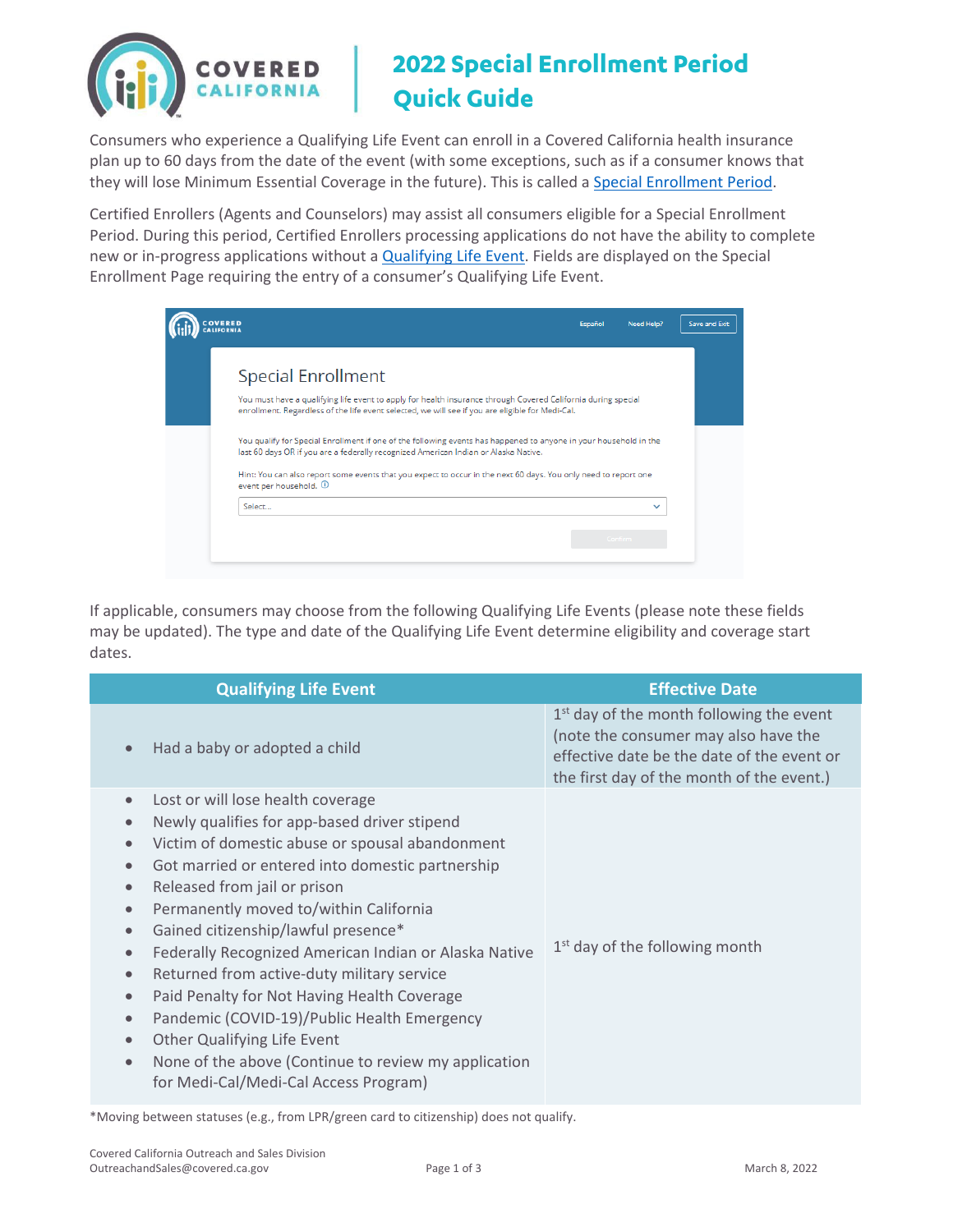

## **2022 Special Enrollment Period Quick Guide**

Consumers may also select "Other Qualifying Life Event"

- Use this option if the consumer's life event is not listed, is uncertain, or is an exceptional circumstance (See the ["Other qualifying life event" section](https://www.coveredca.com/support/before-you-buy/qualifying-life-events/) for examples).
	- $\circ$  Depending on circumstance, the application may require additional information about the Qualifying Life Event to move forward to plan selection. Certified Enrollers (Agents and Counselors) may need to call Covered California for assistance in gaining eligibility for the consumer.

| <b>COVERED</b><br><b>CALIFORNIA</b> |                                                                                                                                                                                                                                      | <b>Español</b>         | Need Help?<br><b>Account Home</b> |
|-------------------------------------|--------------------------------------------------------------------------------------------------------------------------------------------------------------------------------------------------------------------------------------|------------------------|-----------------------------------|
|                                     |                                                                                                                                                                                                                                      |                        |                                   |
| ← Account Home                      |                                                                                                                                                                                                                                      |                        |                                   |
|                                     | Household Eligibility Results Summary                                                                                                                                                                                                |                        |                                   |
| results.                            | This is a summary of your household eligibility results. Click "View" next to each household member to see and<br>complete required next steps. If there are no required next steps, click "Review" to see a household member's full |                        |                                   |
|                                     | Once you have completed all required steps, click the "Continue" button.<br>Your eligibility results are not final yet, we still need to review your qualifying life event. You will receive a notice                                |                        |                                   |
|                                     | from us with more information. You may also call the Service Center at (800) 300-1506 for more information.                                                                                                                          |                        |                                   |
| Household Member                    | <b>Program Eligibility</b>                                                                                                                                                                                                           | <b>Action Required</b> |                                   |
| Julie C.                            | Covered California                                                                                                                                                                                                                   | Yes                    | View                              |
| 27 yrs                              |                                                                                                                                                                                                                                      |                        |                                   |

For a new application, consumers may also select "None of The Above (continue to review my application for Medi-Cal)". This will continue to review eligibility for Medi-Cal programs or Covered California automated SEP "APTC – Detected low FPL" (more information below).

• Special Enrollment does not apply to Medi-Cal applicants. These consumers can apply for Medi-Cal coverage anytime during the year and do not need a Qualifying Life Event to gain Medi-Cal coverage.

The consumer's Qualifying Life Event date must be within 60 days to qualify for Special Enrollment, with some exceptions, such as if a consumer knows that they will lose their Minimum Essential Coverage in the future. If the life event date is more than 60 days in the past, the consumer will not qualify for Special Enrollment. An exception to this is for loss of Minimum Essential Coverage (MEC) – consumers (new and existing) have 60 days before the loss event and 60 days after the loss event, totaling 120 days, for Special Enrollment. Please see the [Qualifying Life Events for Special Enrollment](https://www.coveredca.com/support/before-you-buy/qualifying-life-events/) page for additional information.